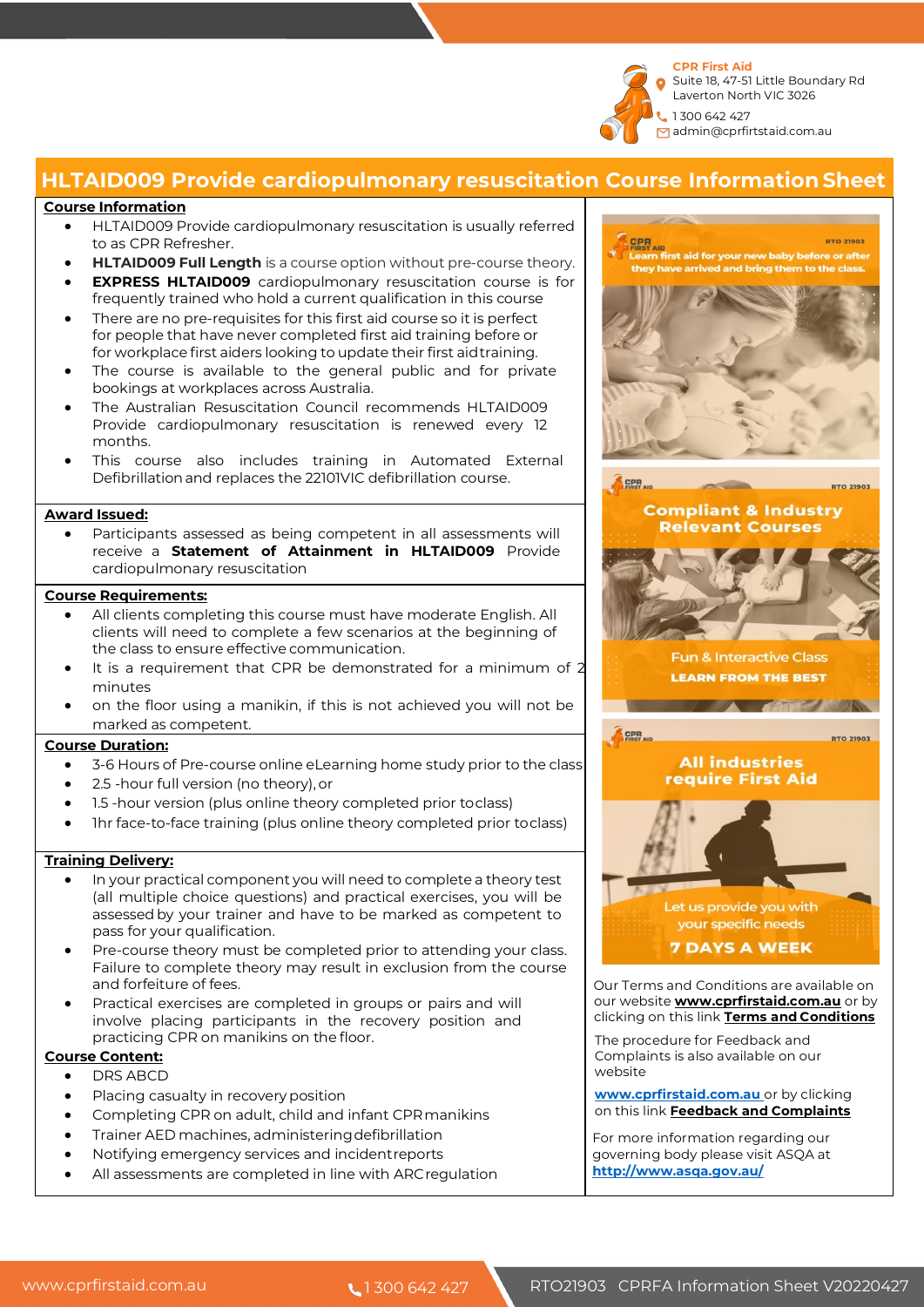

# **Performance Evidence**

The candidate must show Evidence of the ability to complete tasks outlined in elements and performance criteria of this unit in the context of the workplace or community setting.

There must be evidence that the candidate has completed the following tasks in line with state/territory regulations, first aid codes of practice, Australian Resuscitation Council (ARC) guidelines and workplace procedures:

- Managed, in line with ARC guidelines, the unconscious, breathing casualty including appropriate positioning to reduce the risk of airway compromise
- Managed, in line with ARC guidelines, the unconscious, non-breathing adult, including:
	- o performing at least 2 minutes of uninterrupted single rescuer cardiopulmonary resuscitation (CPR) (5 cycles of both compressions and ventilations) on an adult resuscitation manikin placed on the floor
	- o following the prompts of an automated external defibrillator (AED) to deliver at least one shock
	- o demonstrating a rotation of single rescuer operators with minimal interruptions to compressions
	- o responding appropriately in the event of regurgitation or vomiting
	- o handing over to emergency services
	- o providing an accurate verbal report of the incident
	- o reviewing the incident
- Managed, in line with ARC guidelines, the unconscious, non-breathing infant, including:
	- o performing at least 2 minutes of uninterrupted single rescuer CPR (5 cycles both compressions and ventilations) on an infant resuscitation manikin placed on a firm surface.

# **Knowledge Evidence**

The candidate must be able Demonstrated knowledge required to complete the tasks outlined in elements and performance criteria of this unit:

- Guidelines and procedures including:
	- o relevant ARC guidelines to managing the unconscious breathing and nonbreathing casualty and provision of CPR
	- o potential incident hazards and risk minimisation processes when providing first aid
	- o infection control procedures, including use of standard precautions and resuscitation barrier devices
	- o requirements for currency of skill and knowledge
	- o first aid codes of practice
	- o appropriate workplace or site procedures relevant to the provision of first aid